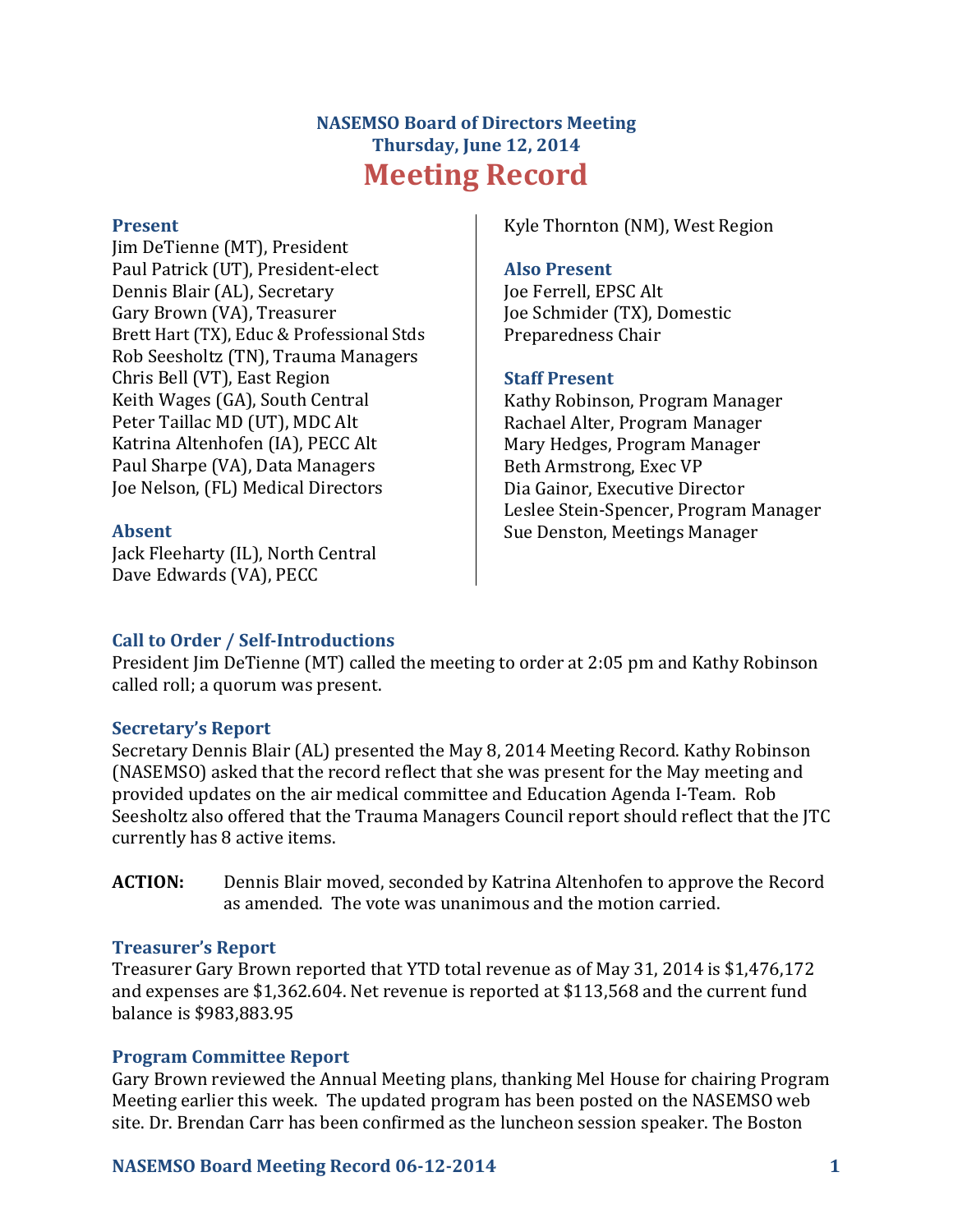Marathon session has been replaced with an overview of the Arkansas response to tornadoes by Greg Brown. The OH Governor will greet the participants. Carol has arranged for musical accompaniment for the opening reception. Meeting travel applications are now available. Board members, council and committee chairs, will receive priority consideration. The applications are due July 1. Poster Competition- Board members were reminded of the poster session, new this year. Additional information is available on the web site. So far, 10 booths and 3 vehicle spots have been sold. It was reported that the government per diem rates are sold out at the hotel; member rooms are still available.

San Antonio looks promising for MY 2015.

#### **Presidential Ponderings**

• Deferred

## **Executive Director's Report**

- **FICEMS Meeting** NASEMSO will be in attendance at June meeting and acknowledges Mr. Schmider as the new state EMS director rep.
- **Performance Measures Cooperative Agreement** This project was started several years ago. A preliminary report was published in 2009. We are currently working with NHTSA for a 2-year project for a contemporary revision that hinges on NEMSIS 3 compliance.
- **Innovations Grant Application** an announcement was provided at the NEMSAC Meeting in April to create guidance/playbook for states and others to work on criteria, financial viability for piloting ideas.
- **REPLICA Seminar** Dia Gainor summarized the Recognition of EMS Personnel Licensure Interstate CompAct (REPLICA) Seminar held in Chicago on June 10th. 50 attendees including state attorneys were present.

### **Federal Partner Reports**

- **NHTSA** No NHTSA Staff on the call
- **HRSA EMS for Children**  No HRSA Staff on the call

### **Action Items**

 **Request for NASEMSO Endorsement of ASTHO Guiding Principles for the Preventive Health and Health Services Block Grant (PHHSBG)**

Dia Gainor reporting. The document is on the Board's web site and reflects an opportunity to states to apply for block grant funds. Some content is "motherhood and apple pie", but it is not EMS specific. She notes 8 areas where EMS could "plug in". There is no deadline for endorsement but a timely response is encouraged. Chris Bell notes the document has already been disseminated publicly by ASTHO.

#### **ACTION:** Paul Patrick moved, seconded by Gary Brown to endorse the ASTHO document. The vote was unanimous and the motion carried.

**Draft Comments on FHWA National-level Safety Performance Measures**

### **NASEMSO Board Meeting Record 06-12-2014 2**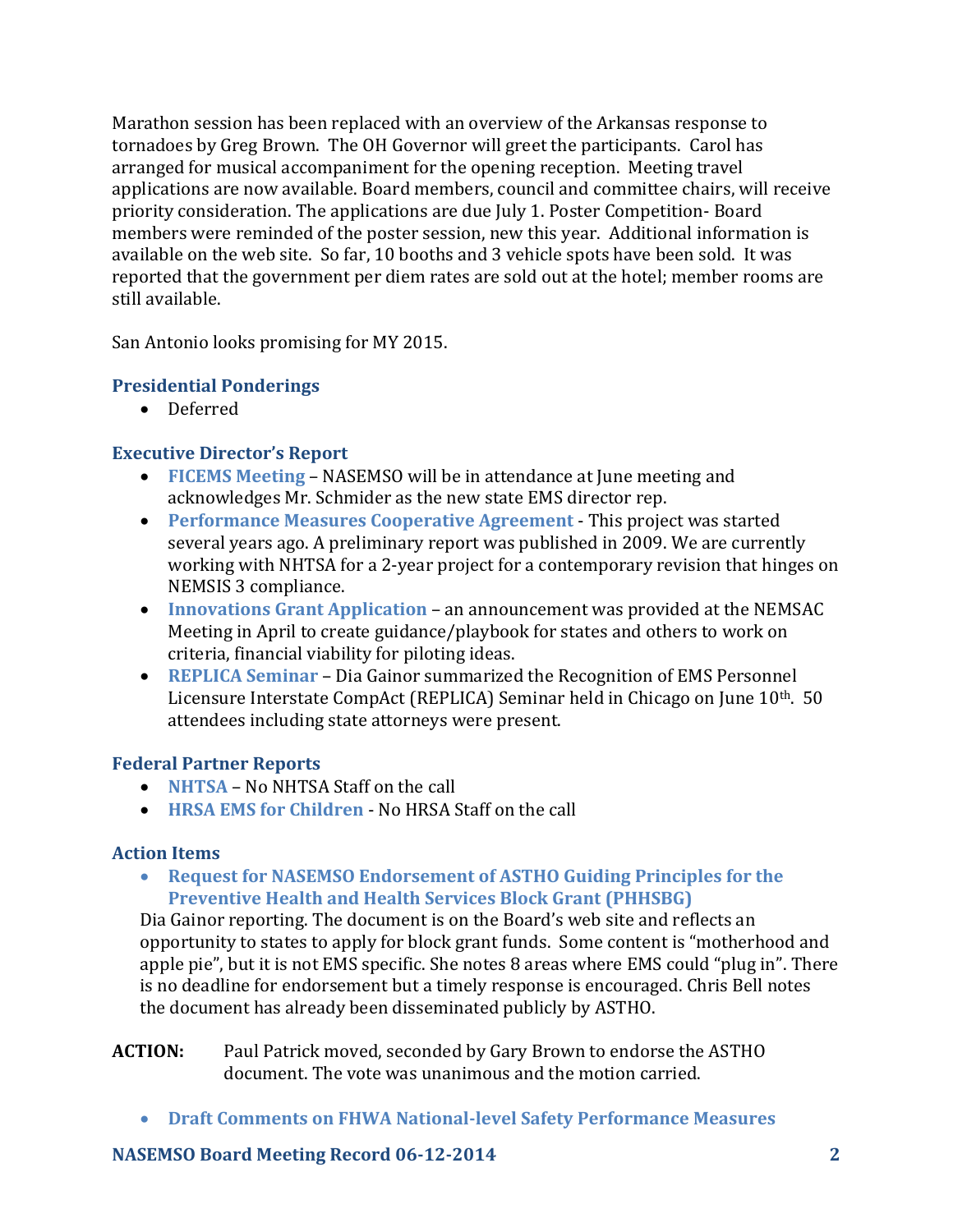Dia Gainor and Mary Hedges reporting. DOT relies on a 5-year appropriation from Congress, which requires measurement of serious injuries and not just fatalities. Dia noted that the expectations record linkage as a component for performance and that it is critical that we file public comment. Mary provided an overview of the proposed comments, available on the Board web site. Input from the Data Managers on data linkages was included. The deadline for comments is June 30.

- **ACTION:** Paul Patrick moved, seconded by Joe Nelson to alert state directors on support of NEMSIS 3 and submit the comments as presented. The vote was unanimous and the motion carried.
	- **NAEMT Request for Comments on draft position statement "Consistent State EMS Licensure Requirements"**

The National Association of EMTs has asked NASEMSO to support their position statement on EMS licensure requirements. Brett Hart noted that EPSC is already working on this issue. Brett, Joe Ferrell, Chris Bell, and Joe Schmider volunteered to participate in discussions. Dia suggested that there is a need to identify why, purpose, and intended audience.

**ACTION:** Kathy Robinson will serve as the point of contact and coordinate a call for additional NASEMSO reps to participate in a working group with NAEMT.

# **Ad Hoc Committee Reports**

- **Air Medical** (no report)
- **Agency & Vehicle Licensure**  Dia Gainor reporting on the Vehicle Standards meeting. It is still several months until a final draft is available so ample opportunity for comments.
- **Education Agenda I**-**Team** Kathy Robinson reporting. The I-Team (members) has been integrated into EPSC and PECC activities. The project is winding down Year 2 activities: the peds toolkit, model reciprocity form, storyboard, and article are nearly completed.
- **Mobile Integrated Health / Community Paramedicine The last meeting was** deferred due to technical difficulties and will be rescheduled.
- **Specialty Certification**  Joe Schmider reported that the committee is making great progress with a flow chart and they hope to have something to present to the Board within the next few months.

# **Regional Reports**

- **East** Chris Bell briefly reported on issues from their recent meeting.
- **West**  No report.
- **South Central**  Keith Wages provided an overview of the region's in-person meeting June 2-3 in Biloxi. Air medical, model EMS guidelines, and distance education were topics of discussion. They hope to make the in-face meeting an annual event.
- **North Central**  No report.

# **NASEMSO Board Meeting Record 06-12-2014 3**